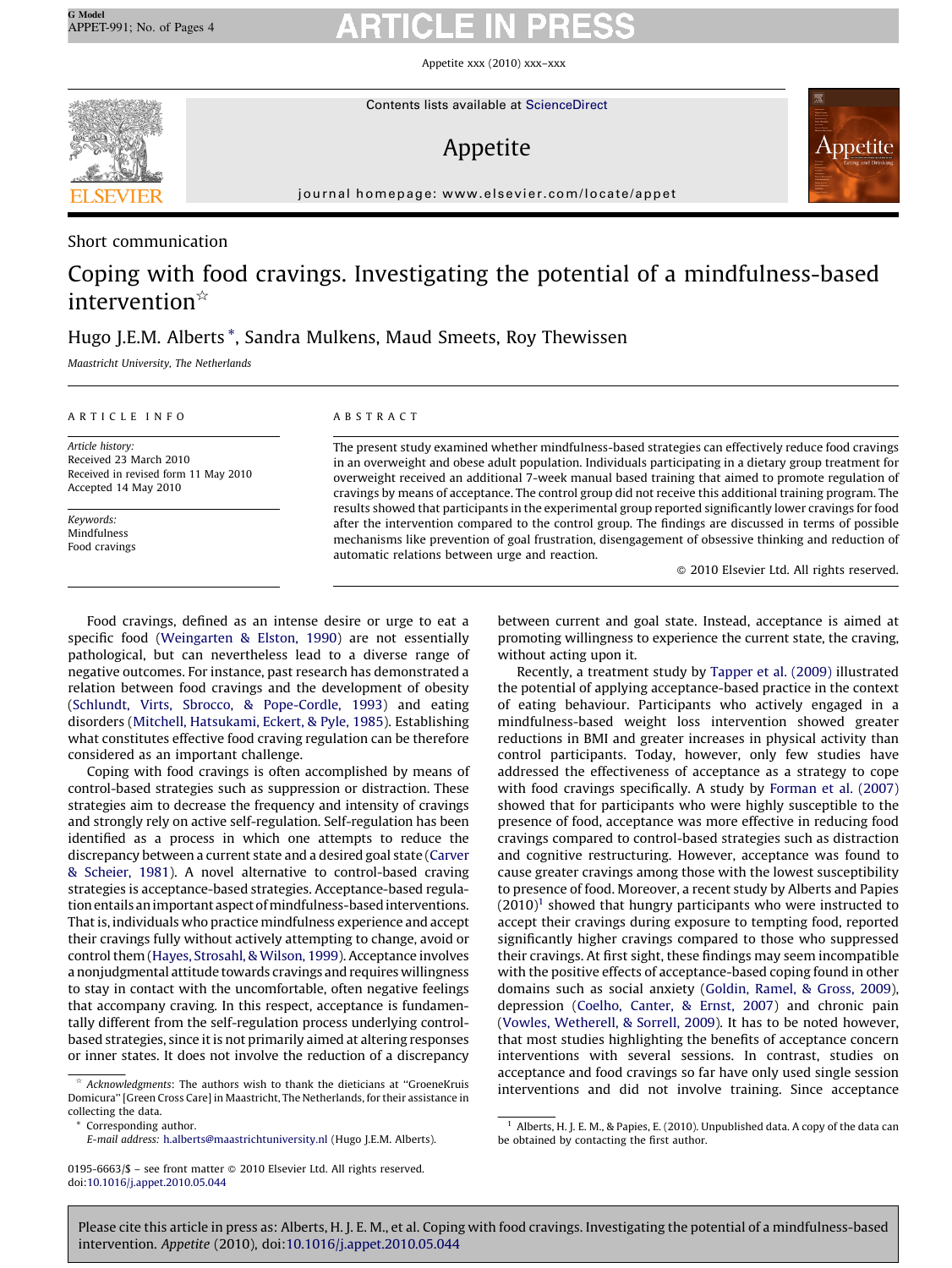requires people to overcome the automatic tendency to avoid internal states such as negative emotions, thoughts or bodily sensations ([Hayes et al., 1999\)](#page-3-0), repeated and more extensive exercise may be necessary in order to successfully acquire this skill ([Oaten & Cheng, 2006\)](#page-3-0). The present study was designed to address this issue and tested whether food cravings can be reduced by training acceptance-based regulation. In doing so, a training program was developed that used mindfulness-based strategies to increase awareness of food cravings and foster willingness to accept these cravings. This program consisted of an instruction manual that required participants to work through independently.

#### Method

#### Participants

A total of 19 participants (2 men; aged from 28 to 74, M = 51.88,  $SD = 12.76$ ) participated in the study. Participants enlisted for a dietary group treatment for overweight and obesity in a Dutch community Centre (GroeneKruis Domicura, ''Green Cross Care''). The mean weight of the participants was  $85.4$  kg (SD = 14.2; range 68.1–116.8) and the mean body mass index (BMI) was 31.3  $(SD = 4.1;$  range 25.3–40.9). All participants received the same dietary treatment. This treatment consisted of 10 weekly meetings of 1.5 h each. During these meetings, information on healthy food choices was provided by a dietician. After receiving this information, participants also performed physical exercise for 1 h. In addition to this standard treatment, the experimental group ( $n = 10$ ) received a 7-week manual based training that aimed to teach regulation of cravings by means of acceptance. Participants were randomly assigned to one of the two groups. The control group did not receive this additional training program. The experimental and control group did not differ significantly with respect to age,  $t(17) = 1.90$ ,  $p = .08$ , weight,  $t(17) < 1$  (*M* experimental group = 86.86, *SD* = 17.04, control group = 83.86,  $SD = 10.12$ ), or BMI,  $t(17) = 1.15$ ,  $p = .27$  (M experimental group =  $32.51$ ,  $SD = 5.96$ , control group =  $30.01$ ,  $SD = 2.35$ ). In order to gain insight in the dieting behaviour of participants, they completed a Dutch version of the Restraint Scale before onset of the intervention period (RS; [Herman & Polivy, 1980\)](#page-3-0). The RS is a 10-item questionnaire that assesses dieting and weight fluctuation. Scores on the Restraint Scale can range from 0 (least restrained) to 35 (most restrained). No significant differences in RS score between both groups were found,  $t(17) < 1$  (*M* experimental group = 13.60,  $SD = 3.06$ , control group = 14.77,  $SD = 5.36$ ). The study was approved by the standing ethical committee of the Faculty of Psychology and Neuroscience (Maastricht University).

#### **Materials**

#### Instruction manual

To train participants' acceptance skills, amanualwas constructed, consisting of 8 chapters. The first chapter was an introduction that provided participants with general information on acceptance. The remaining 7 chapters focused on the implementation of acceptance and each chapter referred to a specific week of the intervention. During the first 3 weeks, the 'body scan' was introduced. In this technique, attention is brought to each area of the body, starting with the toes and moving up to the top of the head. Performing the body scan helps to increase awareness and acceptance of bodily sensations, including hunger, satiety and craving related cues [\(Baer,](#page-3-0) [Fischer, & Huss, 2005\)](#page-3-0). Week 4 focused on increasing awareness of eating behaviour and craving related thoughts by means of general mindfulness meditation [\(Kristeller & Hallett, 1999](#page-3-0)). During these exercises, participants learned to become aware of thoughts. They were instructed to accept whatever arises in the mind, without judging it or identifying with the content of it. By observing, rather than identifying with thoughts, one can experience their transient nature and learn that they eventually will fade. In this way, participants not only learned to notice food related thoughts, but also to observe and accept them without acting upon them. Finally, weeks 5–7 focused on the total experience of food cravings by practicing awareness and acceptance of both bodily sensations and thoughts related to these cravings. During these weeks, participants learned to decrease reactivity with regard to cravings. Whenever they experienced food cravings, they were thought to not immediately give in to the urge to consume food, but rather focus on and accept the bodily sensations and thoughts that accompany this urge. The primary aim of this approach was not to limit food intake, but to increase awareness of the automatic pattern that usually emerges in case of food cravings. The structure of each week was kept as consistent as possible and contained three components: a short example, an exercise and background information on the exercise.

#### MP3-player

In order to facilitate practice, participants received a portable MP3-player. This player contained instructions on how to perform the body scan, meditation and deal with food cravings or thoughts about food cravings in an accepting manner.

#### Daily e-mail

In order to enhance commitment, participants in the experimental group received a daily e-mail. This daily mail contained quotes about acceptance-based craving regulation.

#### Procedure

Before participants signed the informed consent, the experimenter provided general information on the content and requirements of the intervention. More specifically, participants in the experimental condition received information on acceptance and were told that the study required them to use the instruction guide on a daily basis and complete a questionnaire twice. Participants in the control condition were only told that they had to complete the questionnaire at two time points. When participants agreed to participate, they received the first questionnaire. The acceptance intervention started 3 weeks after the start of the standard treatment. Both groups received the first questionnaire (pre-test) after the third week of the standard treatment. Also, at this point in time, the weight of participants was recorded. Seven weeks later, all participants received the second questionnaire (post-test) and their weight was measured again.

#### Measures

#### Weight

Weight (kg) was recorded by the dietician at pre- and post-test. Participants were weighed in street clothes, without shoes.

#### General Food Craving Questionnaire

Food cravings were measures by means of a Dutch version of the General Food Craving Questionnaire Trait (G-FCQ-T). The G-FCQ-T is a reliable and valid 21-item self-report measure of a general 'desire for food' or 'desire to eat' (Cronbach's  $\alpha$  = .94) [\(Nijs,](#page-3-0) [Franken, & Muris, 2007](#page-3-0)) consisting of the following four subscales (1) preoccupation with food (i.e., obsessively thinking about food and eating), (2) loss of control (i.e., experiencing difficulties in regulating eating behaviour when exposed to food cues), (3) positive outcome expectancy (i.e., believing eating to be positively reinforcing), and (4) emotional craving (i.e., the tendency to crave food when negative emotions are present). Participants were asked to rate how frequently each statement 'would be true for you in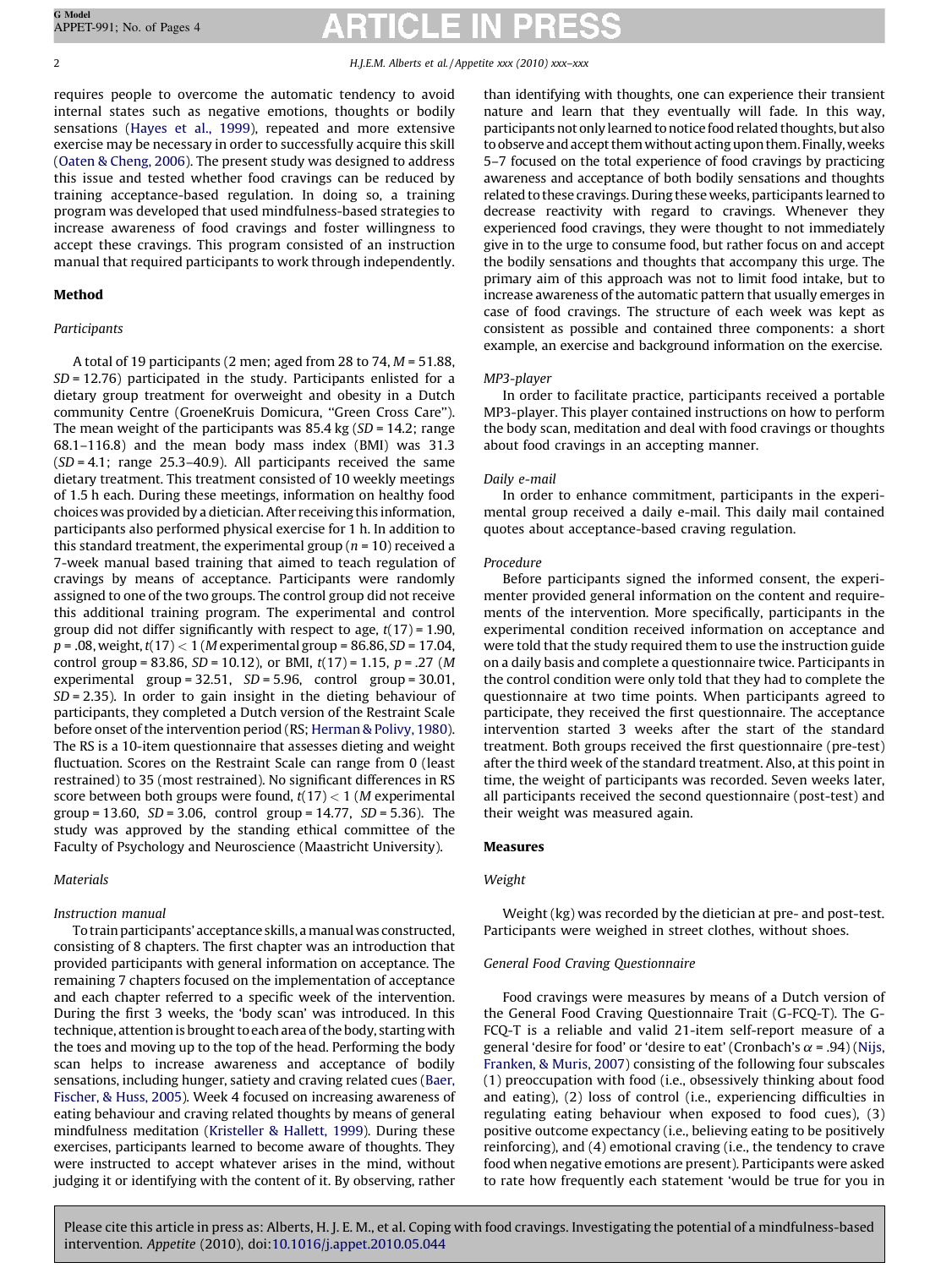### H.J.E.M. Alberts et al. / Appetite xxx (2010) xxx–xxx 3

general' using a six point scale ranging from 1 ('Never' or 'Not Applicable') to 6 ('Always').

## Participation check

After the intervention, participants in the experimental condition were asked to indicate how much time on average they spent per day on the exercises.

# Results

# Participation check

All participants in the experimental condition ( $n = 10$ ) reported to have completed the exercises on a daily basis. On average, participants indicated that they spend 7.6 min  $SD = 4.7$ ; range 1– 15) per day on the exercises during the 7 weeks.

### Weight

A repeated-measures ANOVA with measurement time as a within subjects factor (2 levels; pre-test and post-test) and condition as a between subjects factor was carried out to assess differences in weight loss between groups. Only a significant main effect of measurement time emerged,  $F(1, 17) = 17.54$ ,  $p < .01$ ,  $\eta^2$  = .51, indicating a decrease of weight at post-test, in general. Within group comparisons showed a significant reduction in weight for both participants in the control condition,  $t(8) = 2.42$ ,  $p = .04$ ,  $d = .12$  (*M* difference = 1.11, *SD* = 1.38) and those in the experimental condition,  $t(9) = 3.51$ ,  $p < .01$ ,  $d = .12$  (*M* difference =  $1.92$ ,  $SD = 1.73$ ).

### Food cravings

A repeated-measures ANOVA with measurement time as a within subjects factor (2 levels; pre-measurement and postmeasurement) and condition as a between subjects factor was used to assess differences in food cravings between the conditions. First, we compared the total score on the G-FCQ-T of both groups. This analysis revealed a significant interaction effect of condition and score on the G-FCQ-T,  $F(1, 17) = 8.02$ ,  $p = .012$ ,  $\eta^2 = .32$ . Within group comparisons revealed no significant difference in G-FCQ-T score between the pre- and post-measurement of the control group,  $t(8) = .90$ ,  $p = .39$  (*M* pre-measurement = 2.90, *SD* = .65, *M* post-measurement =  $3.08$ ,  $SD = .69$ ). In contrast, participants in the experimental condition reported a significantly lower amount of cravings at the post-measurement,  $t(9) = 3.20$ ,  $p = .01$  (M pre-measurement =  $3.06$ ,  $SD = .63$ , M post-measurement =  $2.48$ ,  $SD = .62$ ). In other words, whereas the craving of control participants remained relatively stable over time, the experimental group showed a significant decrease in cravings.

Next, we analysed the four subscales of the G-FCQ-T. A significant interaction effect of condition and score was found for the subscales "preoccupation with food",  $F(1, 17) = 5.21$ ,  $p = .036$ ,  $\eta^2 = .24$ , "loss of control",  $F(1, 17) = 6.45$ ,  $p = .021$ ,  $\eta^2$  = .28, and "positive outcome expectancy",  $F(1, 17)$  = 11.71,  $p < .01$ ,  $\eta^2$  = .41. For the latter, also a significant main effect was found,  $F(1, 17) = 57.36$ ,  $p < .01$ ,  $\eta^2 = .77$ . No significant interaction effect was observed for "emotional craving",  $F(1, 17) = 2.16$ ,  $p = .16$ . Within group analyses revealed that the control group did not report a difference between the pre- and post-measurement for the subscales ''preoccupation with food'' and ''loss of control''(all  $ps > .49$ ). However, participants in the control group did report a significant decrease in positive outcome expectancy,  $t(8) = 2.37$ .  $p = 0.045$ ,  $d = 2.96$ . In addition, the experimental group reported a significantly lower score on the post-measurement in comparison to the pre-measurement for the subscales ''preoccupation with food",  $t(9) = 2.74$ ,  $p = .023$ ,  $d = 2.27$ , "loss of control",  $t(9) = 2.93$ ,  $p = .017$ ,  $d = 3.02$ , and "positive outcome expectancy",  $t(9) = 10.37$ ,  $p < .001$ ,  $d = 8.27$ . Note, however, that although both the control group and the experimental group reported a lower positive outcome expectancy, the latter exhibited a significantly stronger decline than the first mentioned group,  $F(1, 18) = 11.71$ ,  $p < .01$ ,  $n^2$  = .41 (*M* control = 3.17, *SD* = 1.16, *M* experimental = 2.52,  $SD = 1.01$ ). All means are summarized in Table 1.

### Discussion

The present findings provide support for the effectiveness of acceptance as a strategy to reduce food cravings. Participants who were exposed to a 7-week acceptance-based craving intervention reported significantly lower food cravings compared to participants who did not receive this training. More specifically, acceptance was found to reduce the extent to which participants experienced loss of control when exposed to food cues. This finding is not only practically relevant, but interesting from a theoretical point of view as well. After all, acceptance requires one not to control cravings, which paradoxically leads to higher levels of perceived control. This finding may be explained in terms of goal frustration ([Boekaerts,](#page-3-0) [1999\)](#page-3-0). Obviously, the goal of controlling one's cravings is to reduce the negative experience of cravings. The formation of this goal state can motivate people to alter their current state, but at the same time can result in frustration when attempts to reach this goal state are unsuccessful. For instance, one may experience rebound effects or notice a decrease in craving that is not as profound as intended. In these cases, one is confronted with the inability to successfully control one's cravings, which may cause frustration and contribute to a lack of perceived control. Since acceptance does not involve reaching a goal state, goal frustration as described above is less likely to occur. In addition, since acceptance requires one to face instead of avoid cravings, it can be regarded as a form of exposure. Experiencing that one is capable of not (immediately) giving in to the urge to consume desirable food may provide a sense of personal mastery and at the same time challenge irrational thoughts and beliefs about one's ability to regulate food intake (e.g. ''I cannot stop eating until the bag is empty'').

Acceptance was also found to cause a decrease in preoccupation with food. Participants who were exposed to the intervention reported that they less obsessively thought about food and eating. Research has shown that dieters and high restraint eaters think more

#### Table 1

Means and standard deviations of scores on the four subscales of General Food Cravings Questionnaire Trait.

| Subscale                    | Control group   |                  | Experimental group |                  |
|-----------------------------|-----------------|------------------|--------------------|------------------|
|                             | Pre-measurement | Post-measurement | Pre-measurement    | Post-measurement |
| Preoccupation with food     | 2.65(.24)       | 2.82(.21)        | $2.92(.23)^1$      | $2.43$ $(.20)^1$ |
| Loss of control             | 3.13(0.20)      | 3.24(.24)        | $2.95(.19)^1$      | $2.33$ $(.22)^1$ |
| Positive outcome expectancy | 4.40 $(.50)^1$  | $3.24(.24)^1$    | 5.9 $(.47)^2$      | $2.84(.23)^2$    |
| Emotional craving           | 2.86(.36)       | 3.0(0.39)        | 3.0(.34)           | 2.48(.37)        |

Note: Numbers represent mean scores on each of the four subscales of the G-FCQ-T. Standard deviations are given in parentheses. Means within a row with the same superscript concern within group comparisons that differ significantly at  $p < .05$ .